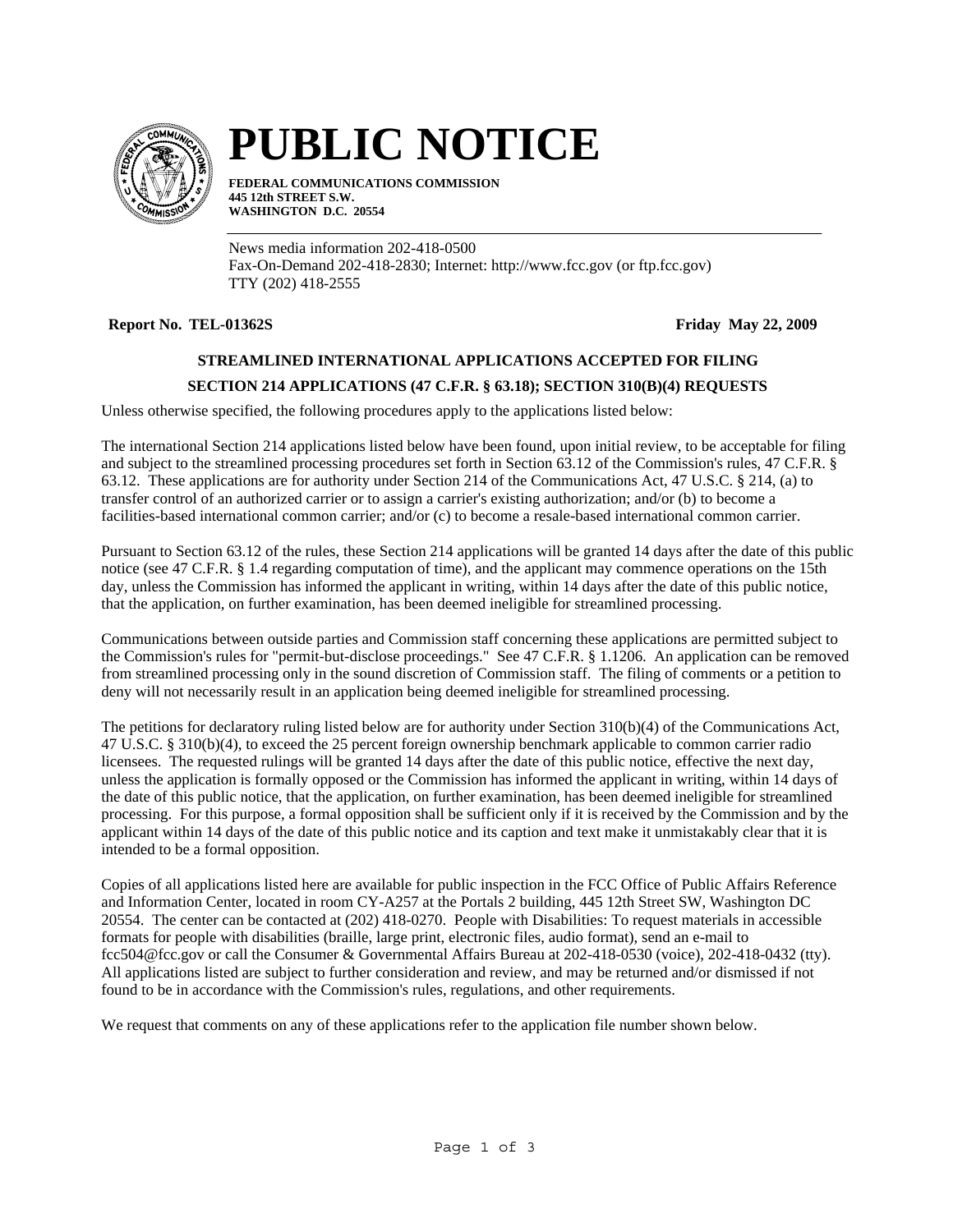**ITC-214-20090416-00200** E **Service(s):** Global or Limited Global Resale Service Application for authority to provide resale service in accordance with section 63.18(e)(2) of the Commission's rules, 47 C.F.R. § 63.18(e)(2). International Telecommunications Certificate WQN, Inc. **ITC-214-20090501-00194** E **Service(s):** INMARSAT and Mobile Satellite Service Application for authority to provide facilities-based service via Inmarsat satellites in accordance with section 63.18(e)(3) of the Commission's rules, 47 C.F.R. § 63.18(e)(3). International Telecommunications Certificate Inmarsat Hawaii Inc. **ITC-214-20090505-00197** E **Service(s):** Global or Limited Global Facilities-Based Service, Global or Limited Global Resale Service Application for authority to provide facilities-based service in accordance with section 63.18(e)(1) of the Commission's rules, and also to provide resale service in accordance with section 63.18(e)(2) of the Commission's rules, 47 C.F.R. § 63.18(e)(1), (2). International Telecommunications Certificate Sarah Telecom LLC **ITC-214-20090505-00198** E **Service(s):** Global or Limited Global Resale Service Application for authority to provide resale service in accordance with section 63.18(e)(2) of the Commission's rules, 47 C.F.R. § 63.18(e)(2). International Telecommunications Certificate TELEHOUSE INTERNATIONAL CORPORATION OF AMERICA **ITC-214-20090507-00202** E **Service(s):** Global or Limited Global Facilities-Based Service, Global or Limited Global Resale Service Application for authority to provide facilities-based service in accordance with section 63.18(e)(1) of the Commission's rules, and also to provide resale service in accordance with section  $63.18(e)(2)$  of the Commission's rules,  $47$  C.F.R. §  $63.18(e)(1)$ , (2). International Telecommunications Certificate Producers Exchange, Inc. **ITC-214-20090507-00205** E **Service(s):** Global or Limited Global Facilities-Based Service, Global or Limited Global Resale Service Application for authority to provide facilities-based service in accordance with section 63.18(e)(1) of the Commission's rules, and also to provide resale service in accordance with section 63.18(e)(2) of the Commission's rules, 47 C.F.R. § 63.18(e)(1), (2). International Telecommunications Certificate CCT Telecommunications, Inc. **ITC-214-20090508-00207** E **Service(s):** Global or Limited Global Facilities-Based Service, Global or Limited Global Resale Service Application for authority to provide facilities-based service in accordance with section 63.18(e)(1) of the Commission's rules, and also to provide resale service in accordance with section 63.18(e)(2) of the Commission's rules, 47 C.F.R. § 63.18(e)(1), (2). International Telecommunications Certificate IFN.com, Inc. **ITC-214-20090508-00208** E **Service(s):** Global or Limited Global Facilities-Based Service, Global or Limited Global Resale Service Application for authority to provide facilities-based service in accordance with section 63.18(e)(1) of the Commission's rules, and also to provide resale service in accordance with section  $63.18(e)(2)$  of the Commission's rules,  $47$  C.F.R. §  $63.18(e)(1)$ , (2). International Telecommunications Certificate IP To Go LLC **ITC-214-20090512-00219** E Service(s): Global or Limited Global Resale Service Application for authority to provide resale service in accordance with section 63.18(e)(2) of the Commission's rules, 47 C.F.R. § 63.18(e)(2). International Telecommunications Certificate Plains Communication Services LLC **ITC-214-20090514-00221** E **Service(s):** Global or Limited Global Facilities-Based Service, Global or Limited Global Resale Service Application for authority to provide facilities-based service in accordance with section 63.18(e)(1) of the Commission's rules, and also to provide resale service in accordance with section 63.18(e)(2) of the Commission's rules, 47 C.F.R. § 63.18(e)(1), (2). International Telecommunications Certificate Bell 9 Corporation **ITC-214-20090514-00222** E Service(s): Global or Limited Global Resale Service Application for authority to provide resale service in accordance with section 63.18(e)(2) of the Commission's rules, 47 C.F.R. § 63.18(e)(2). International Telecommunications Certificate BendTel